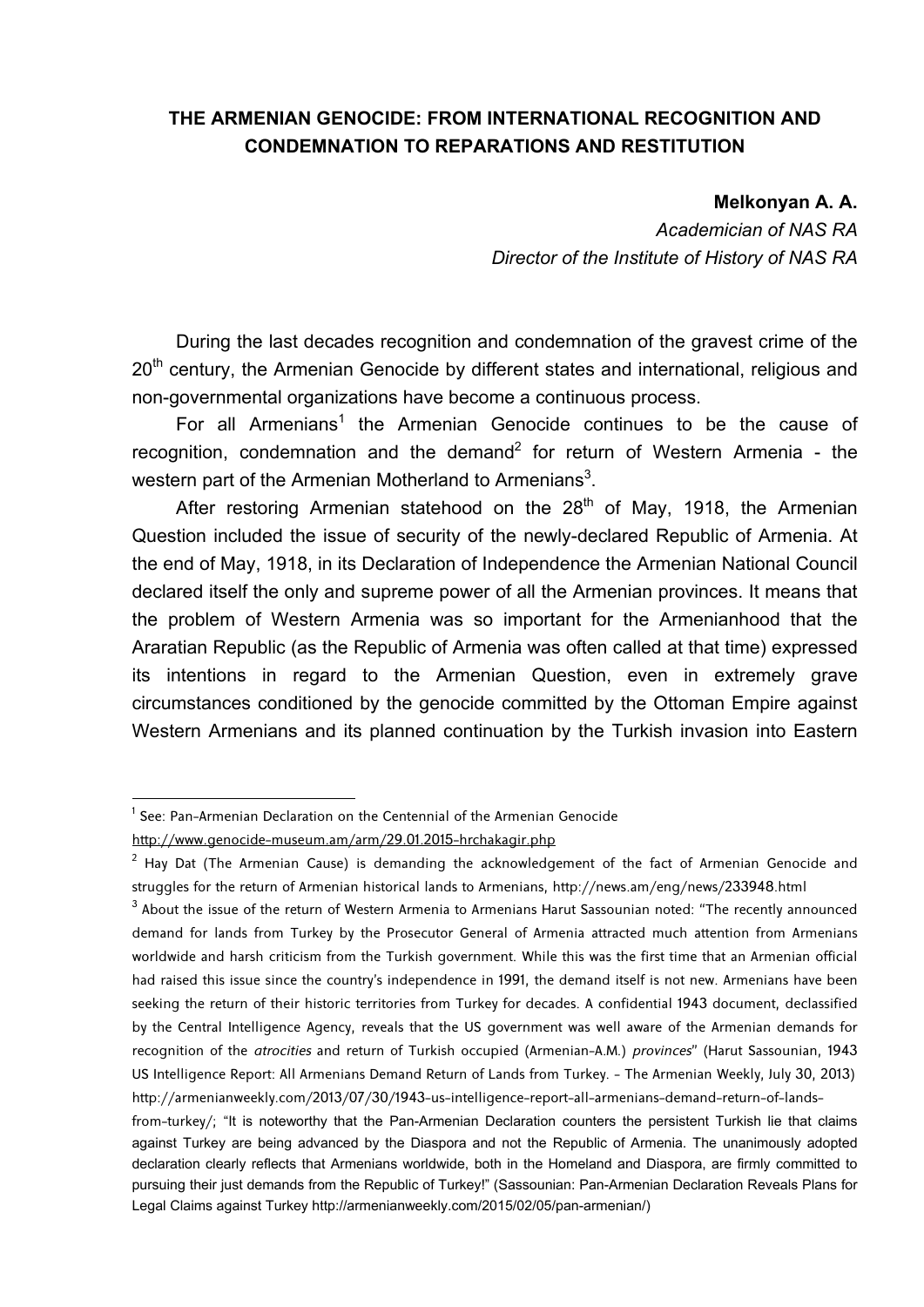Armenia<sup>4</sup>, the Treaty of Batumi, etc. The Prime Minister Hovh. Kajaznuni said the following in the Parliament: *"Yes, our Republic is small with narrow boundaries. It has been bereaved of its most valuable territories and cannot contain all its population within its boundaries… But I think that the boundaries of the country cannot remain unchanged*  forever: I believe that the boundaries of our country will expand due to the iron power of *life*" 5 .

After the defeat of Turkey in World War  $I^6$ , the Armenian government, taking into consideration the will of thousands of Armenian Genocide survivors from Western Armenia (who found refuge in the Republic of Armenia), and, particularly, in realization of the resolutions made in February at the Second Congress of Western Armenians, on May 28, 1919 - the anniversary of the Independence, passed the Declaration of "Free, Independent and United Armenia<sup>"7</sup> by which the authorities of the Republic of Armenia annunciated themselves also the government of Western Armenia, aiming to start to realize that vital issue with the support of the Entente Powers. As is well-known the solution of the Armenian Question found its documentary formulation in the San Remo Resolution (April 25, 1920)<sup>8</sup>, the Sèvres Peace Treaty of August 10, 1920 and US President Woodrow Wilson's Arbitral Award of November 22, 1920<sup>9</sup>.

But, as a result of the Turkish aggression and unleashing of the war against the Republic of Armenia in the autumn of 1920, the Kemalist-Bolshevik cooperation and predatory treaties (1921), and the double-faced policy of the Western European states, the Armenian Question was removed from the agenda of international diplomacy, particularly, after the conference of Lausanne (1922-1923).

 $^7$  Alexander Khatisian read the Declaration: "To restore the integrity of Armenia and to secure the complete freedom and prosperity of its people, the Government of Armenia, abiding by the solid will and desire of the entire Armenian people, declares that from this day forward the separated parts of Armenia are everlastingly united as an independent political entity. Now in promulgating this act of unification and independence of the ancestral Armenian lands (Eastern and Western parts of the Armenian Highland-A.M.) located in Transcaucasia and the Ottoman Empire, the Government of Armenia declares that the political system of United Armenia is a Democratic Republic and that it has become the Government of the United Republic of Armenia. Thus, the people of Armenia are henceforth the supreme lord and master of their unified Fatherland, and the Parliament and Government of Armenia stand as the supreme legislative and executive authority conjoining the free people of United Armenia" (Խատիսյան Ա., Հայաստանի Հանրապետության ծագումն ու զարգացումը, Աթենք, 1930, էջ 129-130).

 4 At this stage of its aggression the Turkish army was fully defeated by the Armenian regular troops and volunteer detachments in several battles (Sardarapat, Aparan, Vanadzor). The May heroic fights were crowned by the victory of the Armenian forces at the Battle of Sardarapat (21-28, May, 1918).

<sup>&</sup>lt;sup>5</sup> Վրացյան Ս., Հայաստանի Հանրապետություն, Երևան, 1998, էջ 194։

 $^6$  Soon the Armenian army liberated and restored some Armenian territories (Kars, Igdır and its surrounding territory, Mount Ararat, Nakhijevan, etc.) within the boundaries of the Republic of Armenia.

<sup>8</sup> http://paperspast.natlib.govt.nz/cgi-bin/paperspast?a=d&d=DOM19200427.2.44

<sup>&</sup>lt;sup>9</sup> Arbitral Award of the President of the United States of America Woodrow Wilson. Full Report of the Committee upon the Arbitration of the Boundary between Turkey and Armenia. Washington, November 22nd, 1920. Prepared with an introduction by Ara Papian. Published in Armenia, 2011.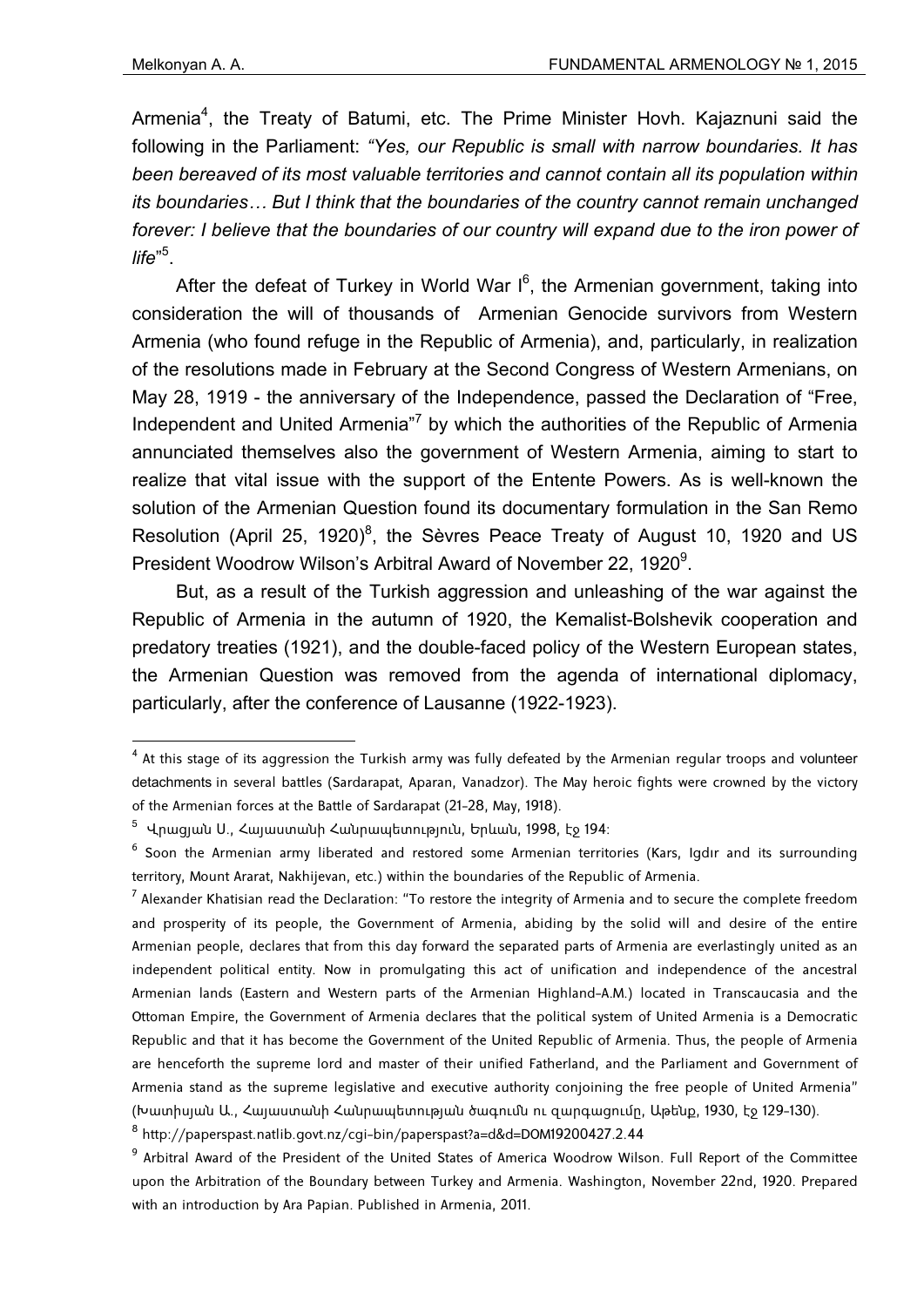During the following decades the Armenian Diaspora remained the main promoter of the *Hay Dat* (Armenian Cause) in the international arena. In fact, the question of the Armenian Cause in the Soviet state was an extremely dangerous and closed topic. We can probably remember only the mid-1940s when in the context of the foreign policy of the Soviet Union the issue of the return of historical Armenian lands was put forward in the international arena. But it met the strong resistance of the Anglo-American side and it was soon consigned to oblivion by the USSR too. Moreover, on May 30, 1953 Khrushchev's government renounced its territorial claims on Turkey.

In 1965 after commemorating the  $50<sup>th</sup>$  Year of the Armenian Genocide, Soviet Armenia indirectly became a part of the realization of the Armenian Cause. Several patriotic leaders of Soviet Armenia, particularly Yakov (Hakob) Zarobyan, played a key role in it. Under conditions of the Armenian national awakening in the Diaspora and the Motherland, faraway Uruguay was the first to recognize and condemn the Armenian Genocide.

Meanwhile, on the one hand the Soviet leaders did not openly recognize the Armenian Genocide in order not to strain relations with Turkey (а member of NATO), and on the other hand it was officially allowed in Armenia to respect the memory of the Genocide victims and build a special memorial in Yerevan, etc.

On June 18, 1987 in order to impose pressure on Turkey, the European Parliament remembered the Armenian Question. It required the Turkish government to recognize and condemn the Armenian Genocide, among other questions, in order to become a member of the European Union. In particular, it noted: *"Turkish state rejects the charge of genocide as unfounded, whereas, to date, the Turkish government, by refusing to recognize the genocide of 1915, continues to deprive the Armenian people of the right to their own history; whereas, the historically proven Armenian genocide has so far neither been the object of political condemnation nor received due compensation*" 10*.*

The next year (February, 1988) the mighty Artsakh (Karabakh) movement began, during which, particularly because of the Sumgait genocidal actions sanctioned by the Azerbaijani criminal leadership, simultaneously the question of the Genocide became an issue of public discussions. In conditions of stormy public activity the problem reached the Supreme Council of the Armenian SSR. On November 22, 1988, the Supreme Council of the Armenian SSR, under the pressure of deputies elected by democratic forces and representing patriotic ideas, signed into law the legislative act regarding the Armenian Genocide: "The Armenian SSR Supreme Council's Law Condemning the Armenian Genocide in Ottoman Turkey in 1915". April 24 was declared

 $^{\sf 10}$  Resolution on a Political Solution to the Armenian Question. – Official Journal of the European Communities, No C 190/119.

http://www.europarl.europa.eu/intcoop/euro/pcc/aag/pcc\_meeting/resolutions/1987\_07\_20.pdf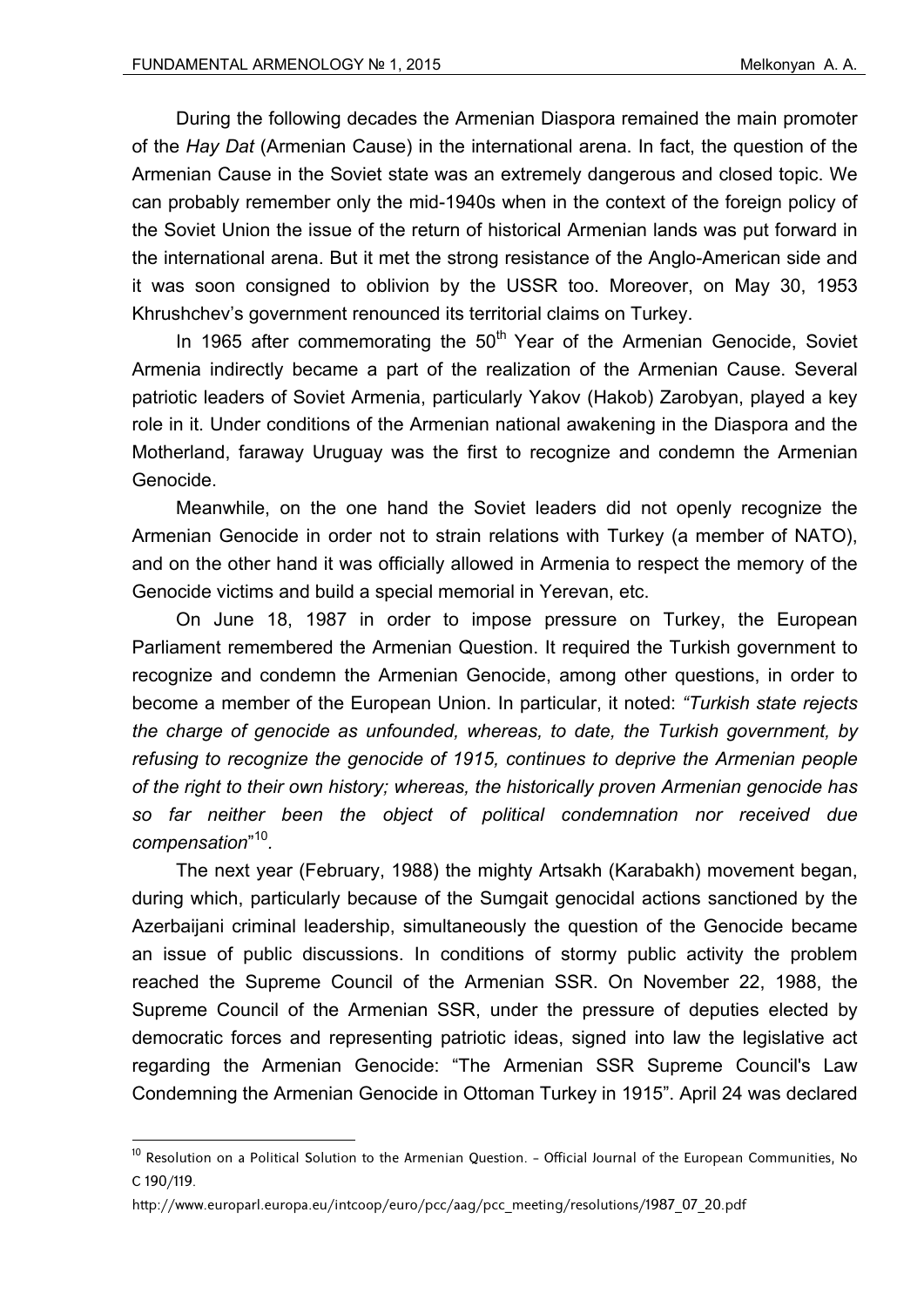as the Day of the official Commemoration of the Armenian Genocide, as one of the most heinous crimes against humanity.

In the Armenian Declaration of Independence adopted by the Supreme Council on August 23, 1990 it is said: "The Armenian SSR is renamed the Republic of Armenia (Armenia). The Republic of Armenia shall have its flag, coat of arms, and anthem… The Republic of Armenia stands in support of the task of achieving international recognition of the 1915 Genocide in Ottoman Turkey and Western Armenia<sup>"11</sup>.

Since 1965 until the end of the  $20<sup>th</sup>$  century the Armenian Genocide had been recognized and condemned by six countries: Uruguay, Cyprus, Argentina, Armenia, Russia and Greece.

The President of the Republic of Armenia R. Kocharyan raised the issue of the Armenian Genocide in September 1998 at the UN General Assembly session<sup>12</sup> and a year later, in October 1999, at the OSCE Summit. Then the issue of the Armenian Genocide several times was raised in the Parliamentary Assembly of the Council of Europe. The question was also touched on in different speeches of the RA Minister of Foreign Affairs and other officials. The activation of the official approach of the Republic of Armenia contributed to the condemnation of the Genocide at the highest state level in the world.

From 1998 until the present the Armenian Genocide has been recognized and condemned by Belgium, France, Canada, Italy, Vatican<sup>13</sup>, Lebanon, Switzerland, Netherlands, Slovakia, Germany, Poland, Lithuania, Venezuela, Chile, Sweden, Bolivia<sup>14</sup>. Regions or provinces recognizing the Armenian Genocide include: parliaments of several regions of Spain (Basque Country, Catalonia, Balearic Islands, Navarre, and the city of Burjassot), United Kingdom (Wales, Scotland, Northern Ireland) and Australia (New South Wales, South Australia); the city councils of Aleppo and Deir ez-Zor of the Syrian Arab Republic; the Tehran regional government; the State Assembly of São Paulo, the Legislative Councils of States of Ceará and Paraná (Brazil); Quindío department (Colombia)<sup>15</sup>; 43 U.S. states; 5 provinces of Bulgaria (Plovdiv, Burgas, Ruse, Stara Zagora, Pazardzhik)<sup>16</sup>, etc.

14 http://www.horizonweekly.ca/news/details/54170

 11 http://gov.am/en/independence/

 $12$  The President denoted in his speech: "The fact that some of the parliaments have recognized that the Armenians were subjected to genocide and condemned it is a sign of the growing realization that this evil should be fought against" (http://www.ca-c.org/journal/2000/journal\_eng/eng06\_2000/14.shah.shtml).

<sup>&</sup>lt;sup>13</sup> "Pope Francis, during a meeting Monday with a delegation led by Nerses Bedros XIX, Catholicos Patriarch of Cilicia of the Armenian Catholics at the Vatican reiterated his earlier recognition of the Armenian Genocide... This recognition of the Armenian Genocide as the first genocide of the twentieth century reaffirms the statements of John Paul II [which were made] upon his arrival in Armenia on September 25, 2001, demonstrating that more and more states, parliaments and international organizations are adopting this position against the denial of history perpetrated by the Turkish State" (http://asbarez.com/110442/in-vatican-pope-recognizes-genocide/)

<sup>&</sup>lt;sup>15</sup> Its current capital city formerly was named "Viila Holguín" (at its foundation act in 1889). It has been renamed Armenia as tribute to the genocide victims (http://en.wikipedia.org/wiki/Armenia,\_Colombia).

<sup>&</sup>lt;sup>16</sup> http://en.wikipedia.org/wiki/Armenian Genocide recognition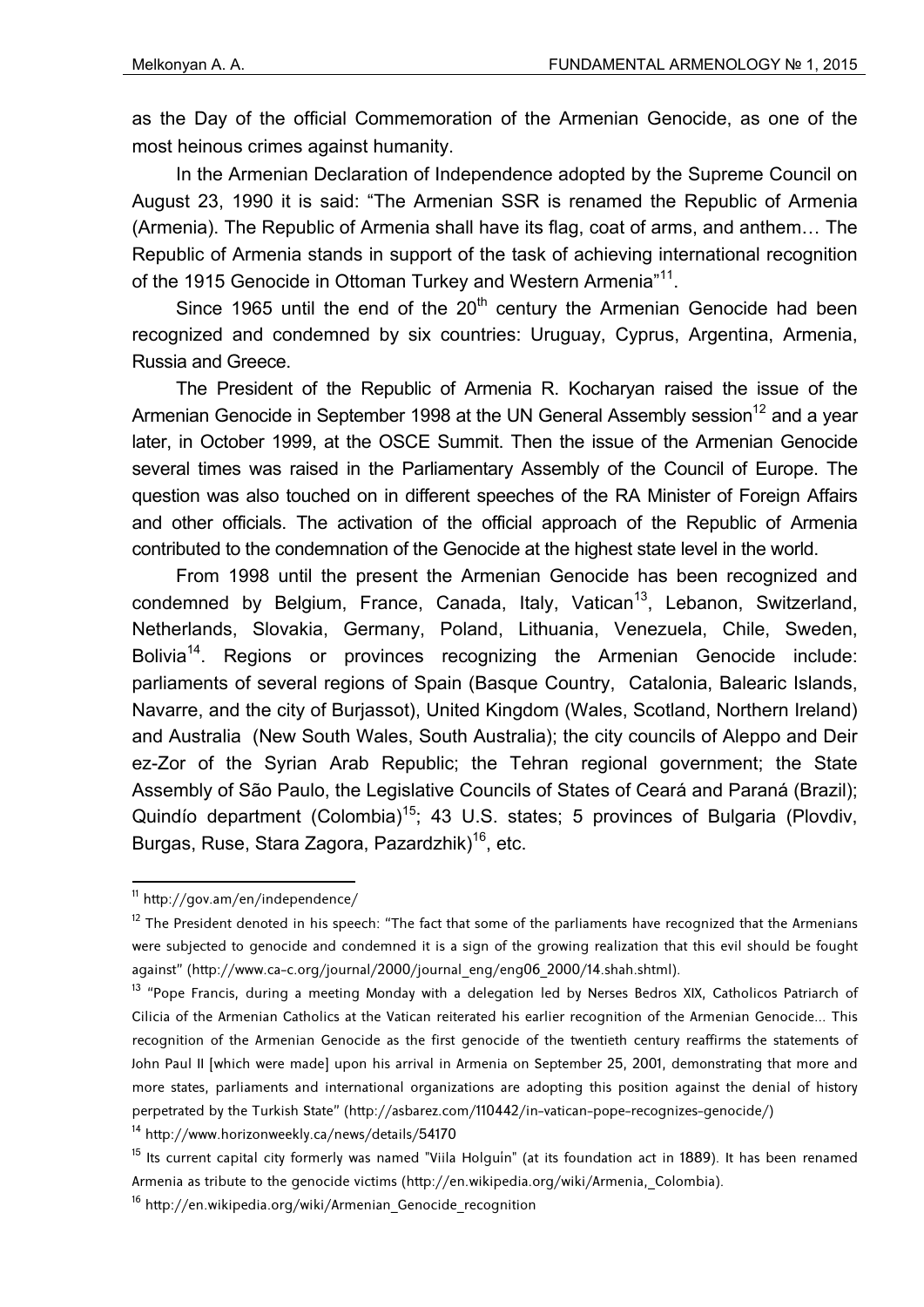Among the resolutions adopted by more than twenty countries, the document passed by the State Duma of the Russian Federation in April 1995 mentions the historical Homeland of Armenians - Western Armenia: "Resolution by the State Duma of Federal Assembly of the Russian Federation, April 14, 1995.

**Based on irrefutable historic facts which attest to the extermination of Armenians on the territory of Western Armenia** from 1915 to 1922, and, in accordance with the following Conventions adopted by the United Nations: Convention on the Prevention and Punishment of the Crime of Genocide, December 9, 1948 and Convention on the Non-Applicability of Statutory Limitations to War Crimes and Crimes Against Humanity (November 26, 1968); aspiring to restore the humanitarian traditions of the Russian State and, emphasizing that through the initiative of Russia, the Great European Powers already in 1915 characterized the actions of the Turkish Empire against the Armenian people as a "crime against humanity" and, noting that the physical extermination of the fraternal **Armenian people in its historic Homeland** aimed at destroying Russia, The State Duma of the Federal Assembly of the Russian Federation: Condemns the perpetrators of the extermination of Armenians from 1915 to 1922, expresses its deep sympathy to the Armenian people and recognizes April 24 as a day of remembrance for the victims of the Genocide"<sup>17</sup>.

Thus, it is evident that the existence of independent Armenian statehood and its activities in foreign policy along with the organizational activities of Hay Dat (the Armenian Cause) have had a paramount importance in international recognition and condemnation of the Armenian Genocide. As follows from the "Pan-Armenian Declaration on the Centennial of the Armenian Genocide" the State Commission on the Coordination of Events Dedicated to the Centennial of the Armenian Genocide, in consultation with its regional committees in the Diaspora, "Considers the Centennial of the Armenian Genocide an important milestone in the ongoing struggle for historical justice under the motto "I remember and demand"<sup>18</sup>.

The following tactics and strategy are important in regard to the issue of the Armenian Genocide:

- 1. It is necessary to continue to take steps for international recognition and condemnation of the Armenian Genocide, up to the recognition by the USA, UN and Turkey.
- 2. Territorial and property reparations and restitution from Turkey for the Armenian Genocide will in perspective ensure the Armenian national system's security.
- 3. While realizing the Armenian Cause, the unification of all Armenian national potential becomes imperative.

<sup>&</sup>lt;sup>17</sup>http://www.armenian-genocide.org/Affirmation.151/current\_category.7/affirmation\_detail.html

http://www.genocide-museum.am/rus/Russia\_Duma\_Resolution.php

<sup>18</sup> http://www.genocide-museum.am/eng/29.01.2015-hrchakagir.php